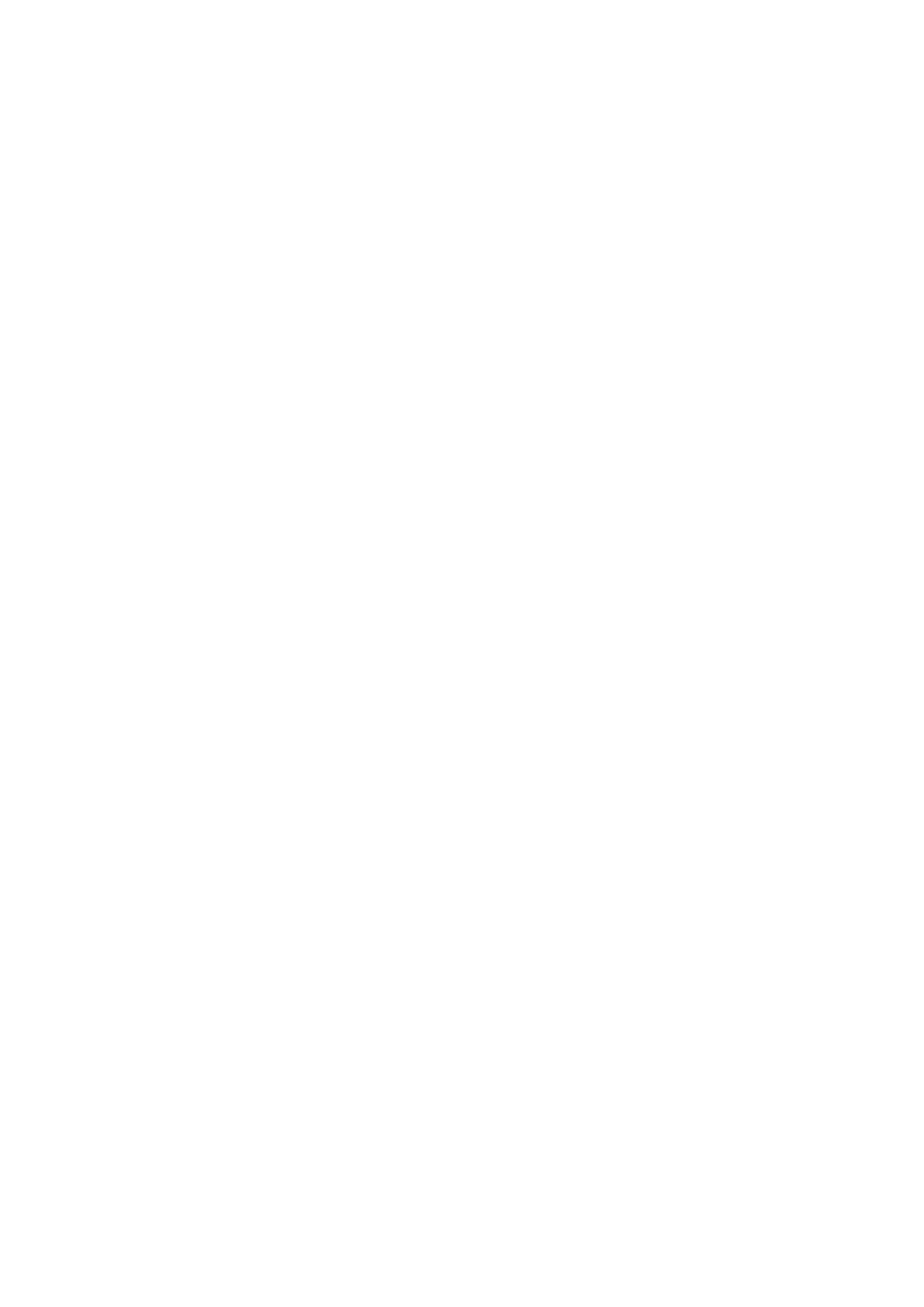## **NORTHERN TERRITORY OF AUSTRALIA**

## **INTERPRETATION LEGISLATION AMENDMENT ACT 2018**

**Act No. [ ] of 2018**  $\overline{\phantom{a}}$  , where  $\overline{\phantom{a}}$  , where  $\overline{\phantom{a}}$  , where  $\overline{\phantom{a}}$ 

 $\overline{\phantom{a}}$  , where  $\overline{\phantom{a}}$  , where  $\overline{\phantom{a}}$  , where  $\overline{\phantom{a}}$ 

# **Table of provisions**

| Part 1              | <b>Preliminary matters</b>                               |  |
|---------------------|----------------------------------------------------------|--|
| 1<br>$\overline{2}$ |                                                          |  |
| Part 2              | <b>Repealed Acts</b>                                     |  |
| 3                   |                                                          |  |
| Part <sub>3</sub>   | <b>Amendment of Interpretation Act</b>                   |  |
| 4                   |                                                          |  |
| 5                   |                                                          |  |
|                     | Exercise of powers before commencement<br>8              |  |
| 6                   |                                                          |  |
|                     | References to repealed provisions<br>15                  |  |
| 7                   |                                                          |  |
| 8                   | Section 18A amended (References relating to an Agency)4  |  |
| 9                   |                                                          |  |
| 10                  | Section 24A amended (Range of numbers, words or other    |  |
|                     |                                                          |  |
| 11                  |                                                          |  |
| 12                  |                                                          |  |
| 13                  |                                                          |  |
| 14                  | Section 42 amended (How power may be exercised)          |  |
| 15                  | Section 44 amended (Power to appoint includes power to   |  |
|                     |                                                          |  |
| 16                  |                                                          |  |
|                     | 44A<br>Acting appointment                                |  |
| 17                  | Section 46 amended (Power to authorise another person to |  |
|                     |                                                          |  |
| 18                  | Section 48A amended (Participation in meetings by        |  |
| 19                  |                                                          |  |
| 20                  |                                                          |  |
|                     | References to other legislation<br>50                    |  |
|                     |                                                          |  |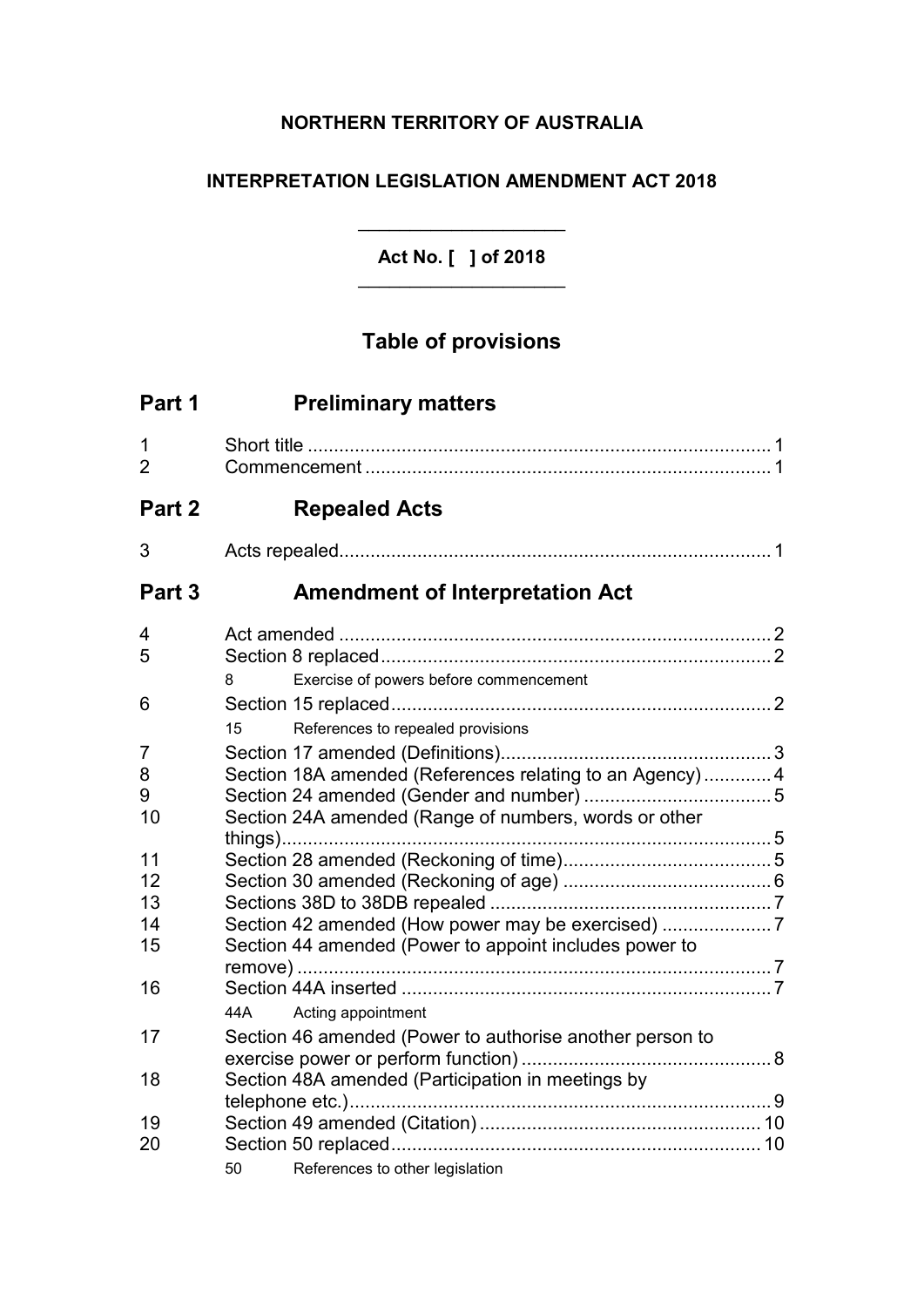| 21                |                          |                                                                                                                                                              |  |
|-------------------|--------------------------|--------------------------------------------------------------------------------------------------------------------------------------------------------------|--|
|                   | 57B                      | Definitions automatically inserted in alphabetical order                                                                                                     |  |
| 22                |                          | Section 62B amended (Use of extrinsic material in interpreting                                                                                               |  |
| 23                |                          |                                                                                                                                                              |  |
|                   | 65E                      | Statutory instrument may require making of statutory declaration                                                                                             |  |
| 24                |                          |                                                                                                                                                              |  |
|                   | 69                       | Civil proceedings                                                                                                                                            |  |
| 25                |                          |                                                                                                                                                              |  |
|                   | Part VIIA                | Incorporation of amendments                                                                                                                                  |  |
|                   | 72A<br>72B<br>72C<br>72D | Meaning of reprint<br>Reprint of legislation in force at stated date<br>Omission of making words in reprint<br>Inclusion of tables of amendments in reprints |  |
| 26<br>27          |                          |                                                                                                                                                              |  |
|                   | Division 2               | Interpretation Legislation Amendment Act 2018                                                                                                                |  |
|                   | 75                       | Short titles and cross references taken to include year of                                                                                                   |  |
|                   | 76                       | enactment or making<br>Disapplication of section 50(1) in certain circumstances                                                                              |  |
| Part 4            |                          | <b>Amendment of Sentencing Act</b>                                                                                                                           |  |
|                   |                          |                                                                                                                                                              |  |
| 28<br>29          |                          |                                                                                                                                                              |  |
|                   | 16                       | Power to fine                                                                                                                                                |  |
| 30                |                          |                                                                                                                                                              |  |
|                   | 27                       | Alternative penalties                                                                                                                                        |  |
|                   | 28<br>29                 | Fine in addition to or instead of imprisonment<br>Body corporate fines under penalty provision                                                               |  |
| Part 5            |                          | <b>Consequential amendments</b>                                                                                                                              |  |
| <b>Division 1</b> |                          | <b>Co-operatives (National Uniform Legislation)</b><br>Act                                                                                                   |  |
| 31<br>32<br>33    |                          |                                                                                                                                                              |  |
| <b>Division 2</b> |                          | <b>Fiscal Integrity and Transparency Act 2001</b>                                                                                                            |  |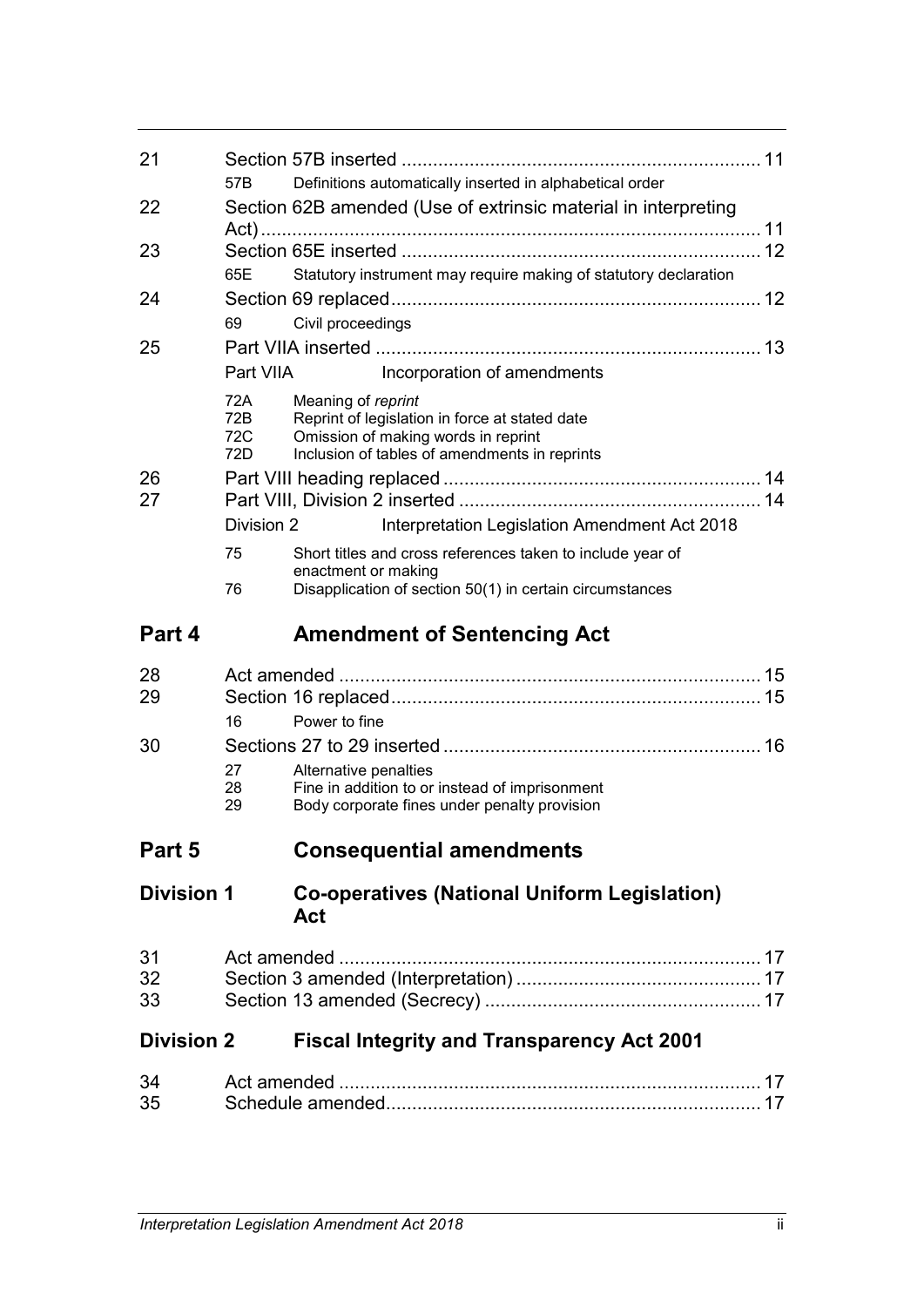| <b>Division 3</b> | <b>Legislative Assembly Members'</b><br><b>Superannuation Fund Act</b> |  |
|-------------------|------------------------------------------------------------------------|--|
| 36<br>37          |                                                                        |  |
| <b>Division 4</b> | <b>Northern Territory Treasury Corporation Act</b>                     |  |
| 38<br>39          |                                                                        |  |
| <b>Division 5</b> | <b>Superannuation Act</b>                                              |  |
| 40<br>41          |                                                                        |  |
| Part 6            | <b>Repeal of Act</b>                                                   |  |
| 42                |                                                                        |  |
| <b>Schedule</b>   | <b>Repealed Acts</b>                                                   |  |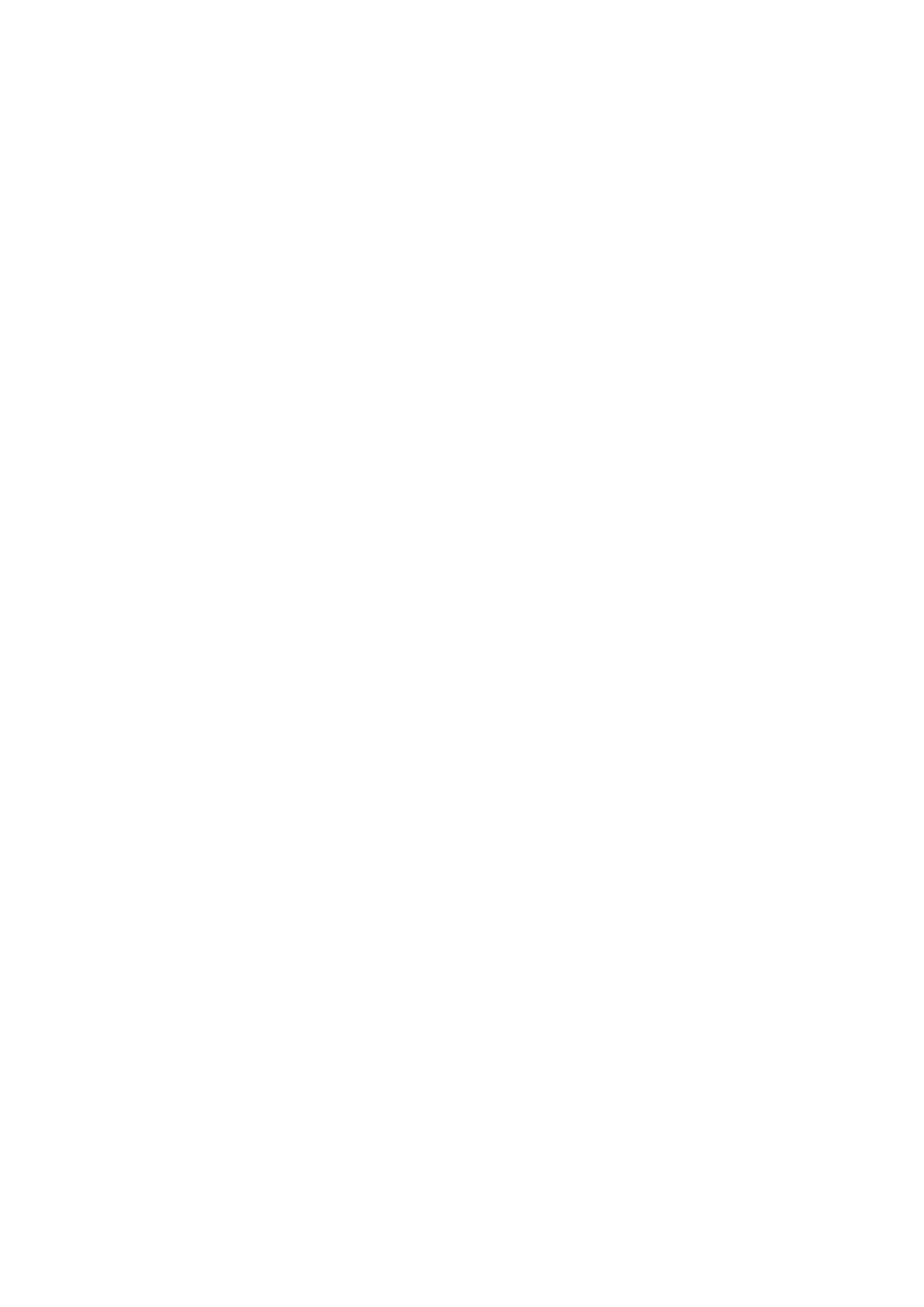

# **NORTHERN TERRITORY OF AUSTRALIA** \_\_\_\_\_\_\_\_\_\_\_\_\_\_\_\_\_\_\_\_

## **Act No. [ ] of 2018** \_\_\_\_\_\_\_\_\_\_\_\_\_\_\_\_\_\_\_\_

An Act to amend the *Interpretation Act* and *Sentencing Act* and to repeal the *Amendments Incorporation Act*

> [*Assented to [ ] 2018*] [*Introduced [ ] 2018*]

**The Legislative Assembly of the Northern Territory enacts as follows:**

## **Part 1 Preliminary matters**

## **1 Short title**

This Act may be cited as the *Interpretation Legislation Amendment Act 2018*.

## **2 Commencement**

This Act commences on the day fixed by the Administrator by *Gazette* notice.

## **Part 2 Repealed Acts**

## **3 Acts repealed**

The Acts specified in the Schedule are repealed.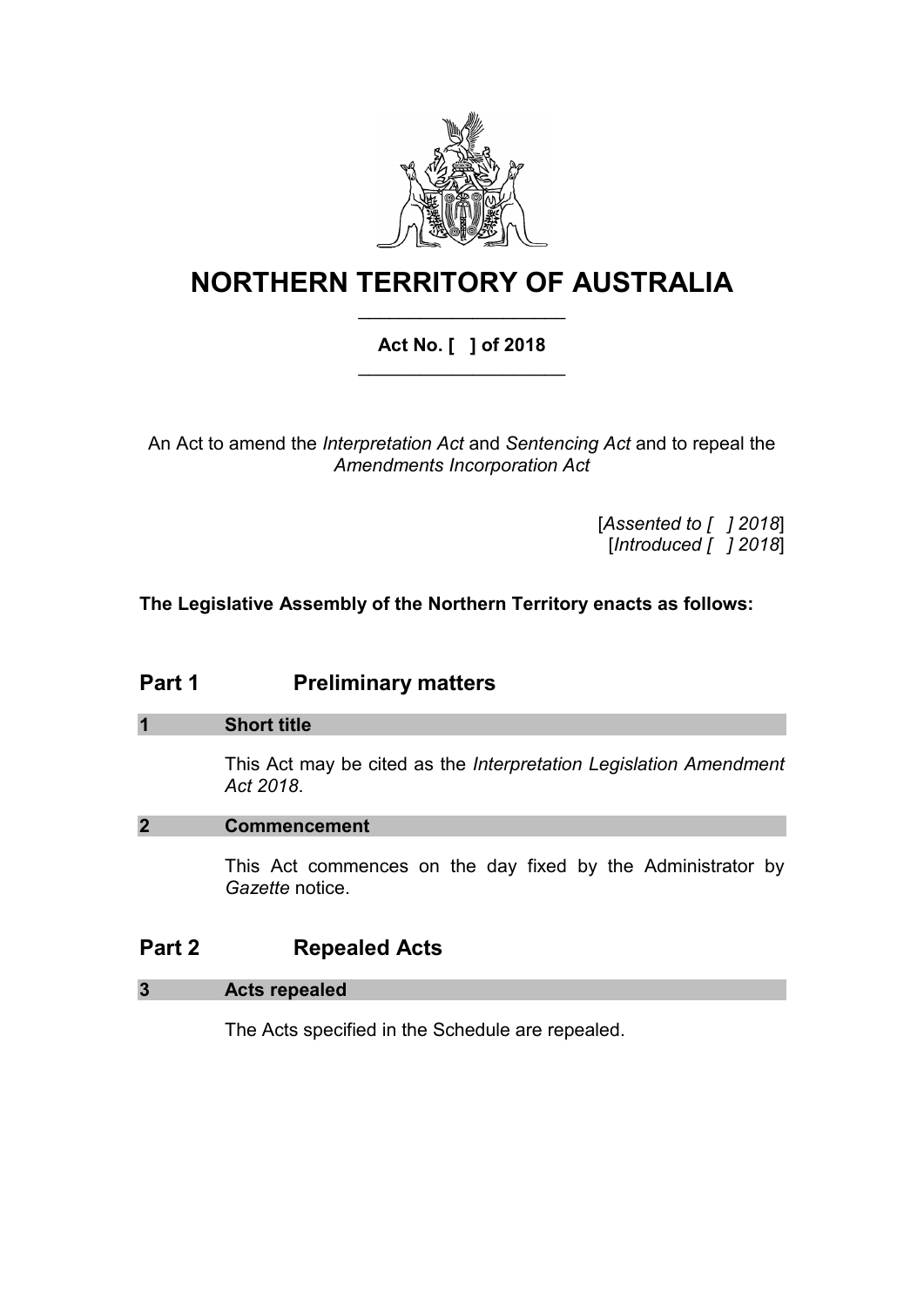## **Part 3 Amendment of Interpretation Act**

### **4 Act amended**

This Part amends the *Interpretation Act*.

### **5 Section 8 replaced**

Section 8

*repeal, insert*

### **8 Exercise of powers before commencement**

(1) A power to make a statutory instrument, or to do any other thing, under a provision of an Act may be exercised before the provision commences.

*Examples of powers under subsection (1)*

- *1 A power to establish a board or other body.*
- *2 A power to make regulations.*
- *3 A power to approve forms.*
- (2) The statutory instrument or other thing may take effect either:
	- (a) on the commencement of the provision under which the power was exercised; or
	- (b) before the commencement of the provision under which the power was exercised, to the extent necessary for the effective operation of the Act.
- (3) Subsection (1) applies whether the provision is in the Act as enacted or whether it is to be inserted into the Act by another Act.

## **6 Section 15 replaced**

Section 15

*repeal, insert*

#### **15 References to repealed provisions**

(1) If an Act repeals and re-enacts, with or without modification, any provision of a former Act, a reference in any other Act to the provision so repealed is taken to be a reference to the provision so re-enacted.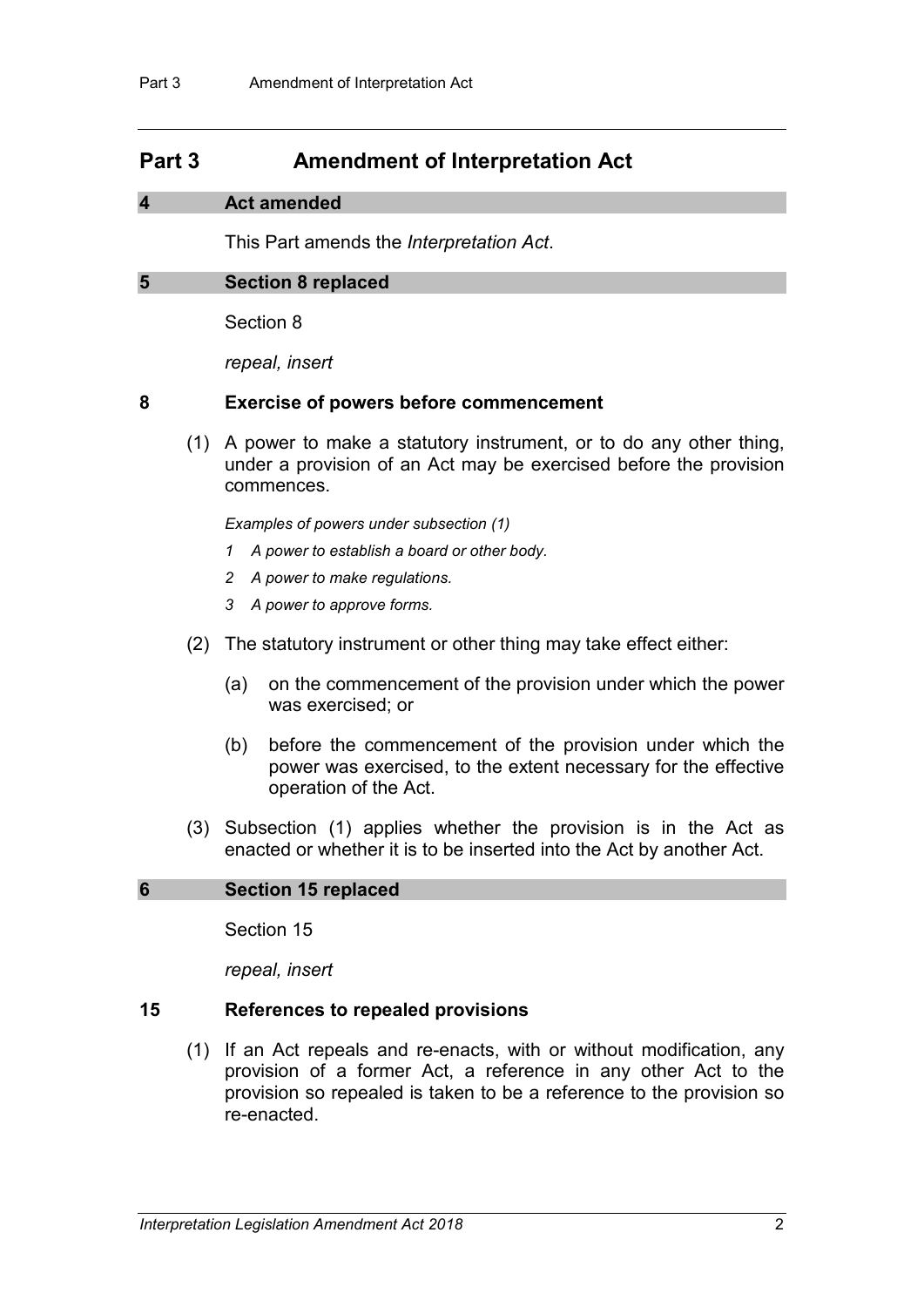- (2) If a Commonwealth Act or legislative instrument repeals and re-enacts, with or without modification, any provision of a former Commonwealth Act or legislative instrument, a reference in an Act to the provision so repealed is taken to be reference to the provision so re-enacted.
- (3) If a State, Territory or New Zealand Act or subordinate legislation repeals and re-enacts, with or without modification, any provision of a former State, Territory or New Zealand Act or subordinate legislation, a reference in an Act to the provision so repealed is taken to be a reference to the provision so re-enacted.

## **7 Section 17 amended (Definitions)**

(1) Section 17, definition *Appropriation*

*omit*

(2) Section 17

*insert (in alphabetical order)*

*appropriation*, see section 3(1) of the *Financial Management Act*.

*business day* means a day other than:

- (a) a Saturday or Sunday; or
- (b) a day that is a public holiday in the place concerned (other than a public holiday that is part of a day).

*Chief Health Officer*, see section 4 of the *Public and Environmental Health Act*.

*Commonwealth Act* means an Act passed by the Parliament of the Commonwealth.

*NTCAT* means the Northern Territory Civil and Administrative Tribunal established under section 7 of the *Northern Territory Civil and Administrative Tribunal Act*.

*public place* includes the following:

- (a) a place to which free access is permitted to the public with the express or tacit consent of the owner or occupier of the place;
- (b) a place to which the public are admitted on payment of money;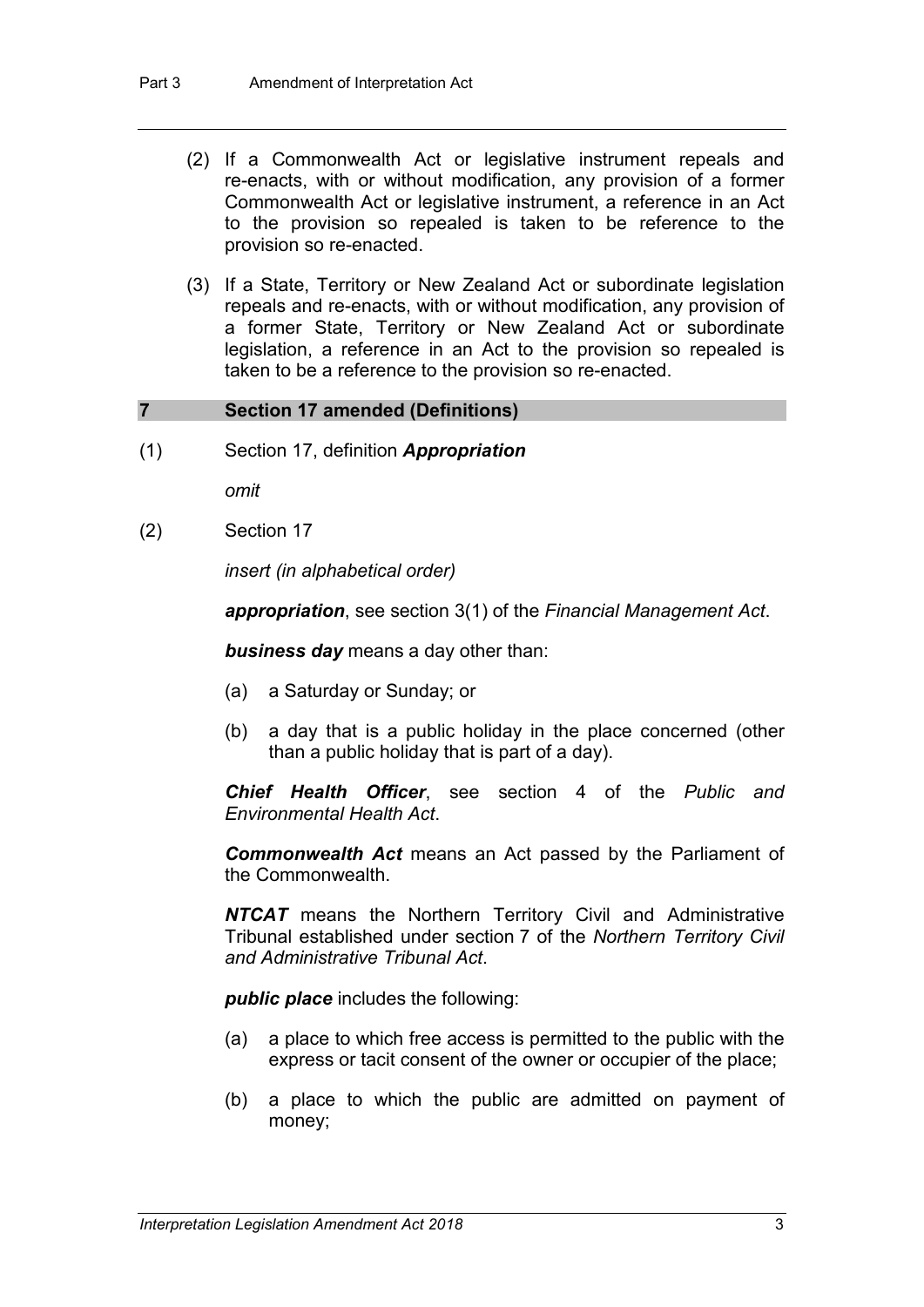(c) a road, street, footway, court, alley or thoroughfare that the public are allowed to use, even if the road, street, footway, court, alley or thoroughfare is on private property.

*revenue unit*, see the *Revenue Units Act*.

*Under Treasurer* means the Chief Executive Officer, within the meaning of the *Public Sector Employment and Management Act*, of the Agency administering the *Financial Management Act*.

*year* means a period of 12 months.

(3) Section 17, definitions *calendar year* and *financial year*

*omit*

period of 12 months

*insert*

year

(4) Section 17, definition *Executive Council*

*omit*

Territory.

*insert*

Territory as established under section 33 of the *Northern Territory (Self-Government) Act 1978* (Cth).

## **8 Section 18A amended (References relating to an Agency)**

Section 18A(1)

*omit, insert*

- (1) An *Agency* is a department or unit of a department, or other authority or body:
	- (a) nominated as an Agency in an Administrative Arrangements Order; or
	- (b) declared by an Act to be an Agency for the *Public Sector Employment and Management Act* or the *Financial Management Act*.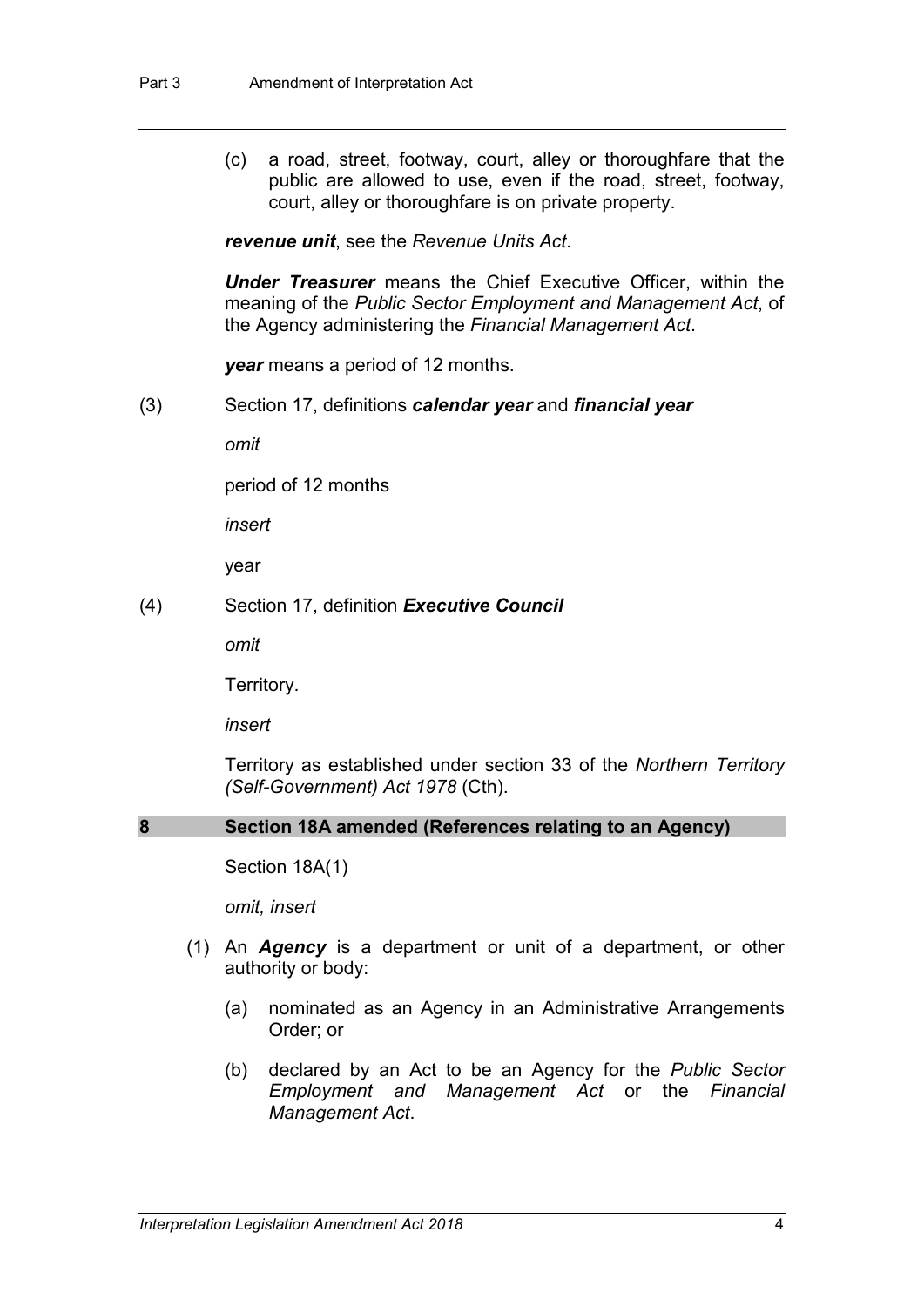### **9 Section 24 amended (Gender and number)**

(1) Section 24(1)

*omit, insert*

- (1) In an Act, any language that indicates or could be taken to indicate a person of a particular gender or sex includes any individual, regardless of gender or sex.
- (2) Section 24(2), at the end

*insert*

*Examples for section 24(2)*

- *1 The word "dog" includes the word "dogs".*
- *2 The word "cats" includes the word "cat".*

#### **10 Section 24A amended (Range of numbers, words or other things)**

Section 24A, example 3

*omit*

| 11  | Section 28 amended (Reckoning of time) |
|-----|----------------------------------------|
| (1) | Section $28(1)$ and $(2)$              |
|     | omit                                   |
|     | Where                                  |
|     | insert                                 |
|     | lf                                     |
| (2) | Section 28(1)                          |
|     | omit                                   |
|     | shall                                  |
|     | insert                                 |
|     | must                                   |
|     |                                        |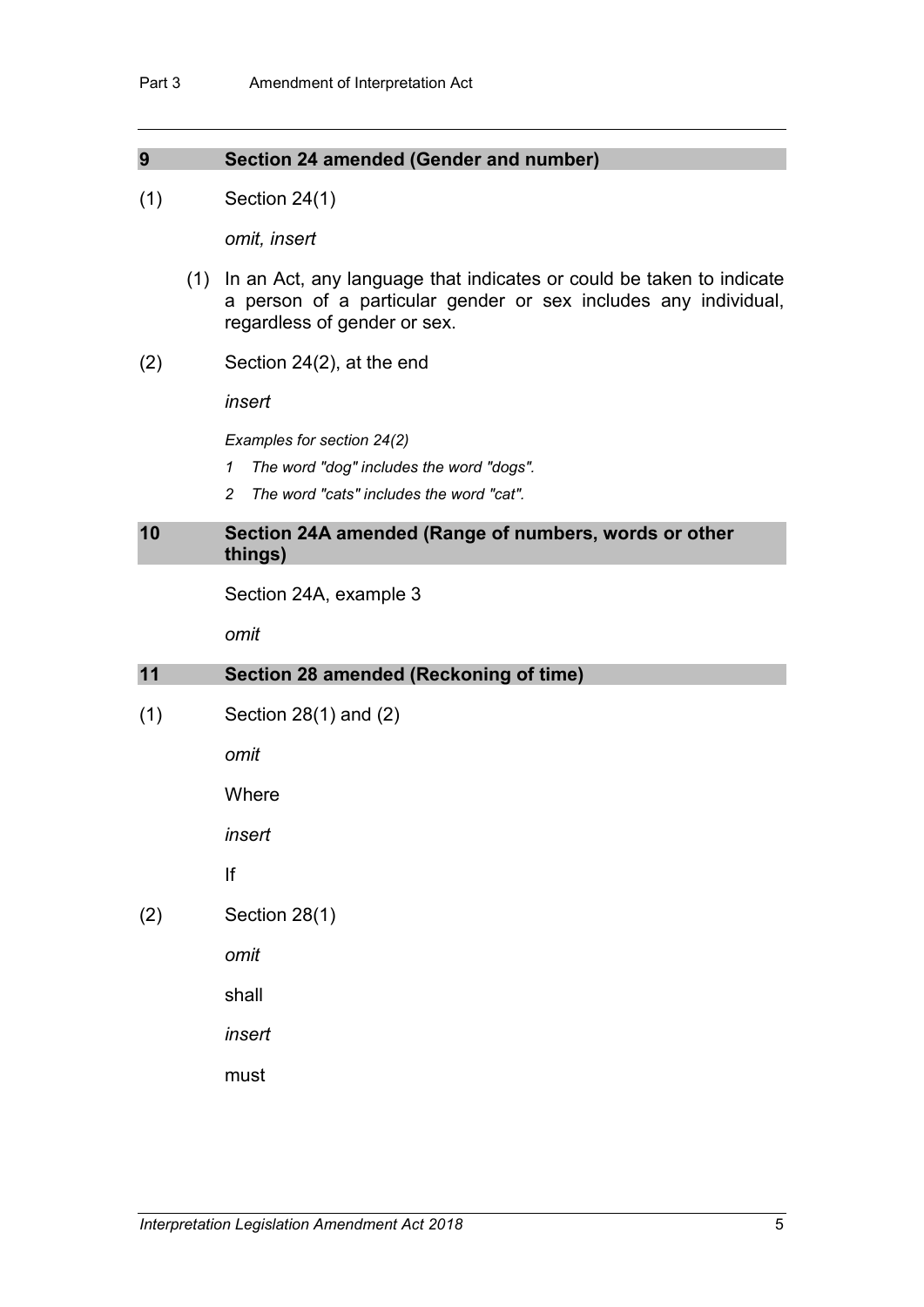#### (3) After section 28(1)

*insert*

(1A) If an Act provides that a period of time ends at, with or on a given day, act or event, the time is reckoned to include that day or the day of that act or event.

### **12 Section 30 amended (Reckoning of age)**

(1) Section 30(1) and (2)

*omit*

shall

*insert*

must

(2) Section 30(1)

*omit*

his

*insert*

the person's

(3) Section 30(2)

*omit*

where in an Act any reference is made

*insert*

if an Act refers

(4) Section 30(3)

*omit*

**Where** 

*insert*

If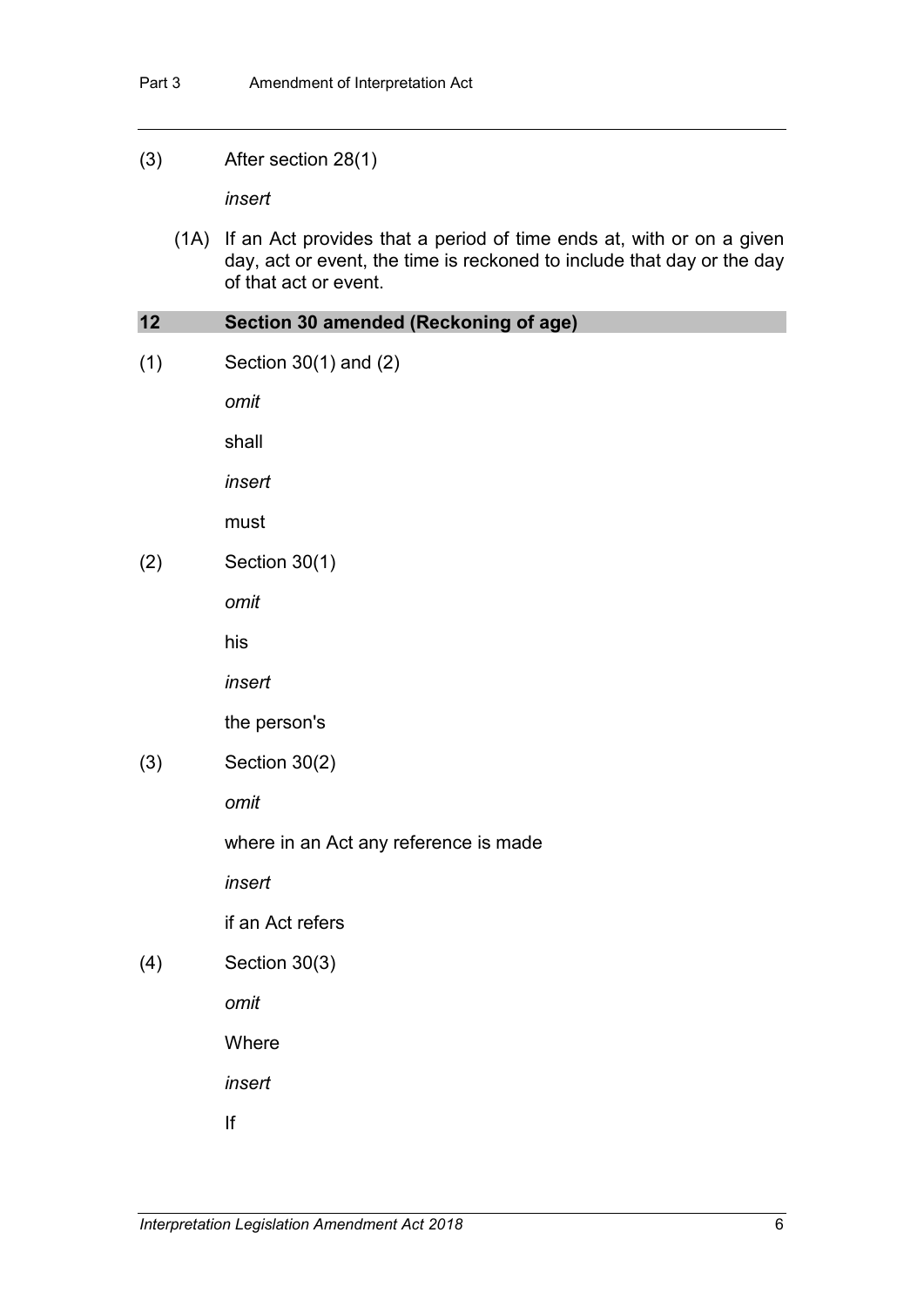#### (5) Section 30(3)

*omit*

shall be deemed

*insert*

is taken

#### **13 Sections 38D to 38DB repealed**

Sections 38D, 38DA and 38DB

*repeal*

## **14 Section 42 amended (How power may be exercised)**

Section 42(1)(b), before "subject"

*insert*

so that it is

## **15 Section 44 amended (Power to appoint includes power to remove)**

Section 44(2)

*omit*

#### **16 Section 44A inserted**

After section 44

*insert*

#### **44A Acting appointment**

If an Act authorises or requires a person or authority (the *appointer*) to appoint a person to an office or position, the appointer may appoint a person, or 2 or more people, to act in the office or position:

- (a) during a vacancy, or all vacancies, in the office or position whether or not an appointment has previously been made to the office or position; or
- (b) during any period, or all periods, when the holder of the office or position is unable to perform the duties of the office or position.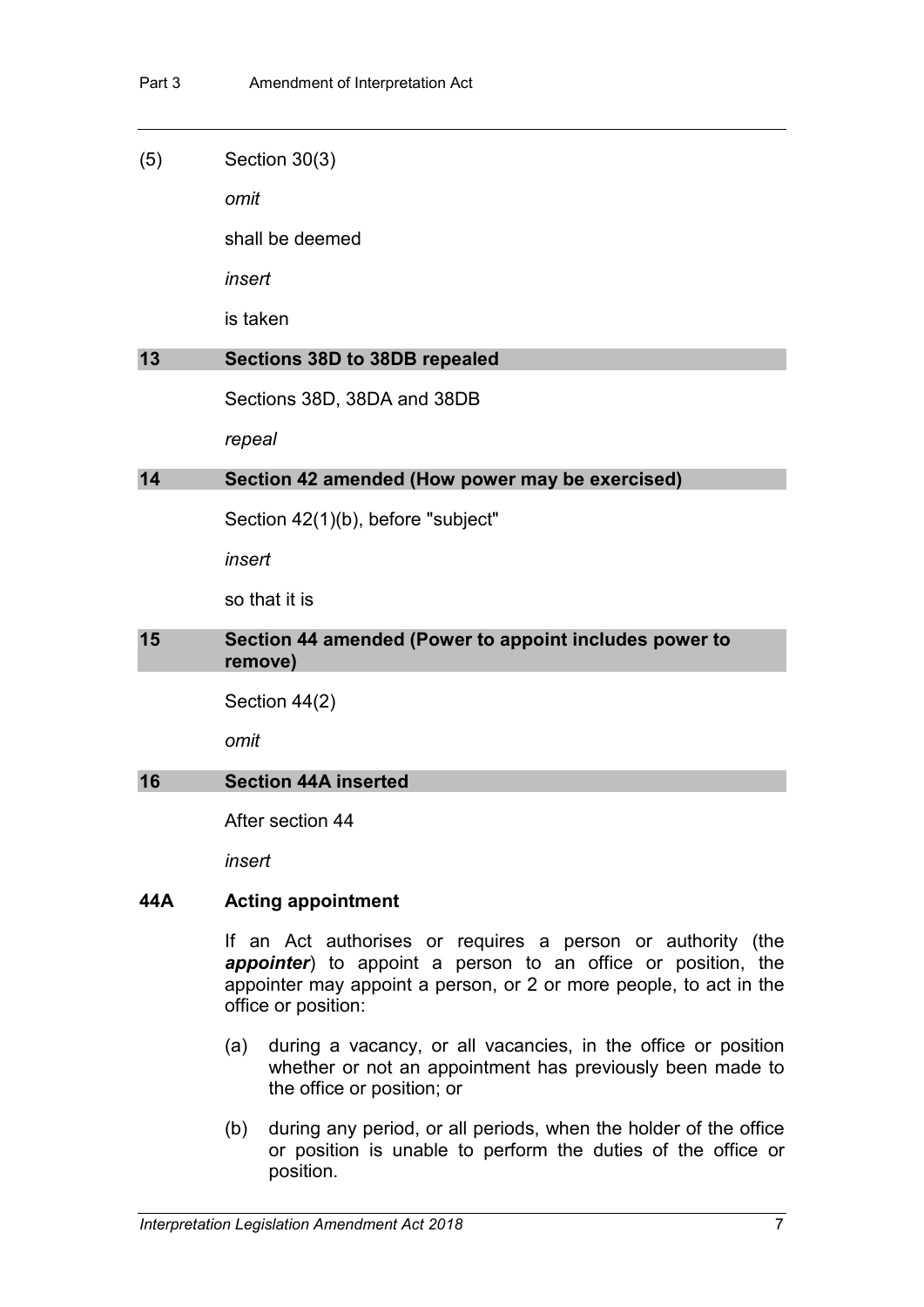## **17 Section 46 amended (Power to authorise another person to exercise power or perform function)**

(1) Section 46(1)

*omit, insert*

- (1) If an Act or a statutory instrument confers a function or power on a minister or other person (whether by reference to an office or otherwise), the function or power may be performed or exercised:
	- (a) for a minister  $-$  by a person who has the authority of the minister; or
	- (b) otherwise by a person who, with the approval of the minister administering the provision conferring the function or power, or of a person authorised by that minister to give that approval, has the authority of the person on whom the function or power is conferred.

*Note for subsection (1)*

*See subsection (7) for functions and powers to which this section does not apply.*

(2) Section 46(4)

*omit*

(3) Section 46(5)

*omit*

a written

*insert*

an

(4) Section 46(5)

*omit*

upon whom authority relating to the same power or

*insert*

on whom authority to exercise the power or perform the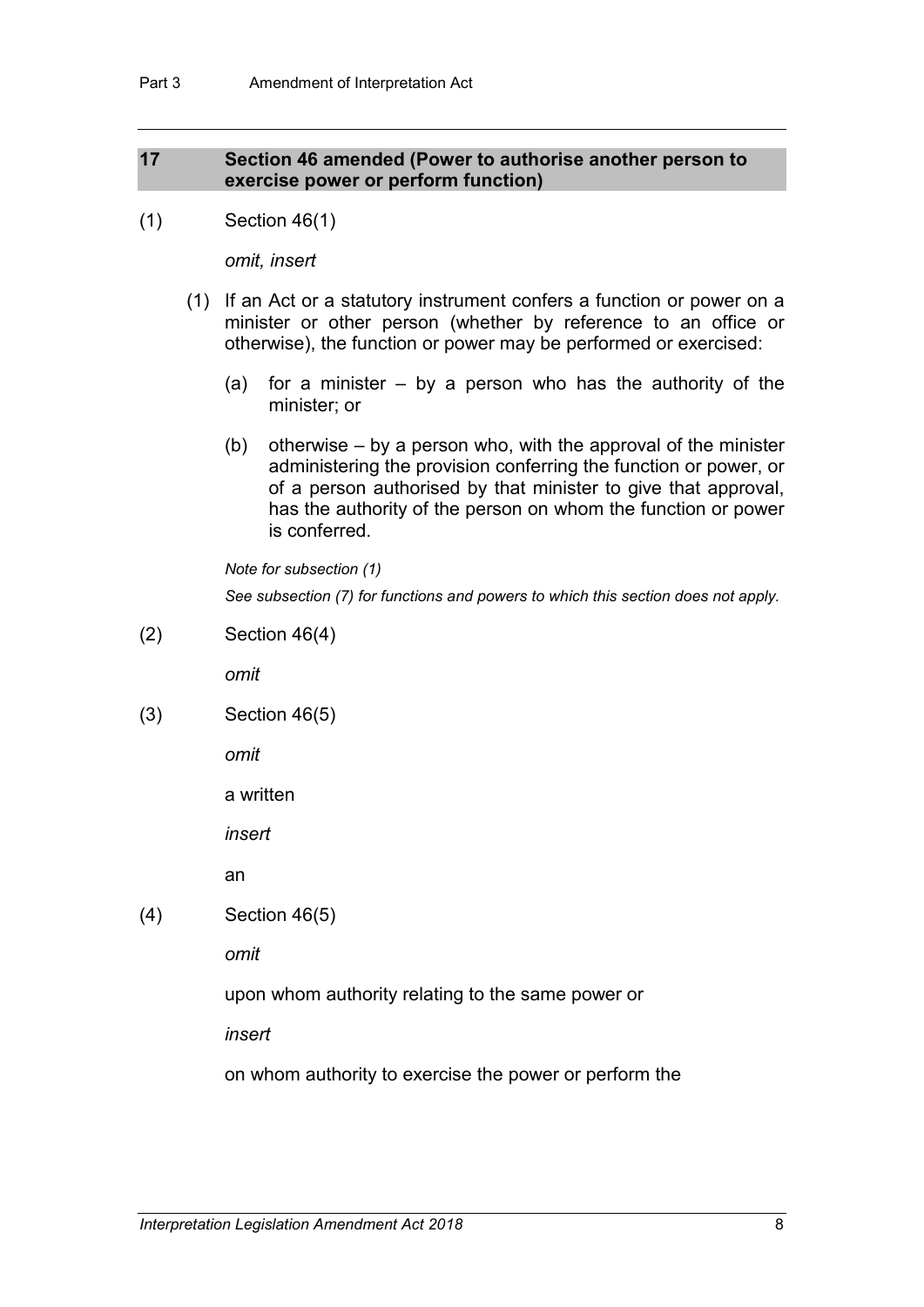(5) Section 46(6) and (7)

*omit, insert*

- (6) The performance of a function or exercise of a power by the authority of a person under this section is subject to any conditions and limitations specified in the instrument conferring the authority.
- (7) This section does not apply to:
	- (a) a function or power of a legislative or judicial nature; or
	- (b) a function or power relating to:
		- (i) the investigation or detection of offences or other unlawful acts; or
		- (ii) the grant or the defeasance or forfeiture of a right or title to land.

### **18 Section 48A amended (Participation in meetings by telephone etc.)**

(1) Section 48A(2)(a), at the end

*insert*

or

 $(2)$  Section 48A $(2)$ (b) and  $(c)$ 

*omit, insert*

- (b) exchange of emails; or
- (c) online facilities; or
- (3) Section 48A(3)

*omit*

shall be

*insert*

is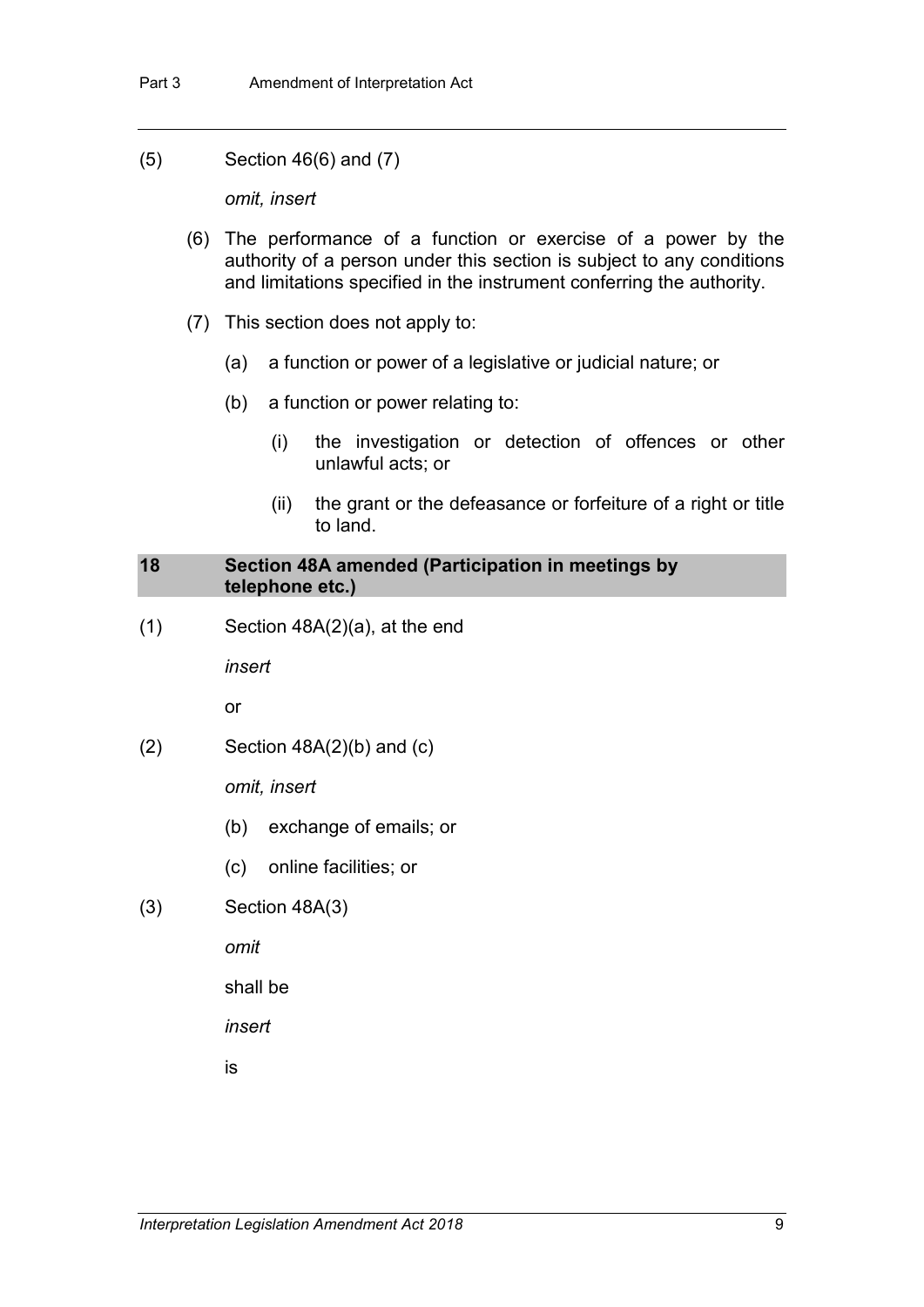| 19  | <b>Section 49 amended (Citation)</b>         |
|-----|----------------------------------------------|
| (1) | Section 49(1), after "cited"                 |
|     | insert                                       |
|     | in any of the following ways                 |
| (2) | Section 49(1)(a), after "title"              |
|     | insert                                       |
|     | including the year of enactment              |
| (3) | Section $49(1)(b)$                           |
|     | omit                                         |
|     | assent;                                      |
|     | insert                                       |
|     | assent.                                      |
| (4) | Section $49(1)(c)$ and (d)                   |
|     | omit                                         |
| (5) | Section 49(3)                                |
|     | omit                                         |
|     | Such a reference shall                       |
|     | insert                                       |
|     | A reference mentioned in subsection (2) must |
| 20  | <b>Section 50 replaced</b>                   |
|     | Sections 50                                  |

*repeal, insert*

## **50 References to other legislation**

- (1) A reference in an Act to other legislation is a reference to the other legislation as amended from time to time.
- (2) If a provision of an Act amends another Act, a reference in the provision to the other Act is a reference to the other Act as in force immediately before the commencement of the provision.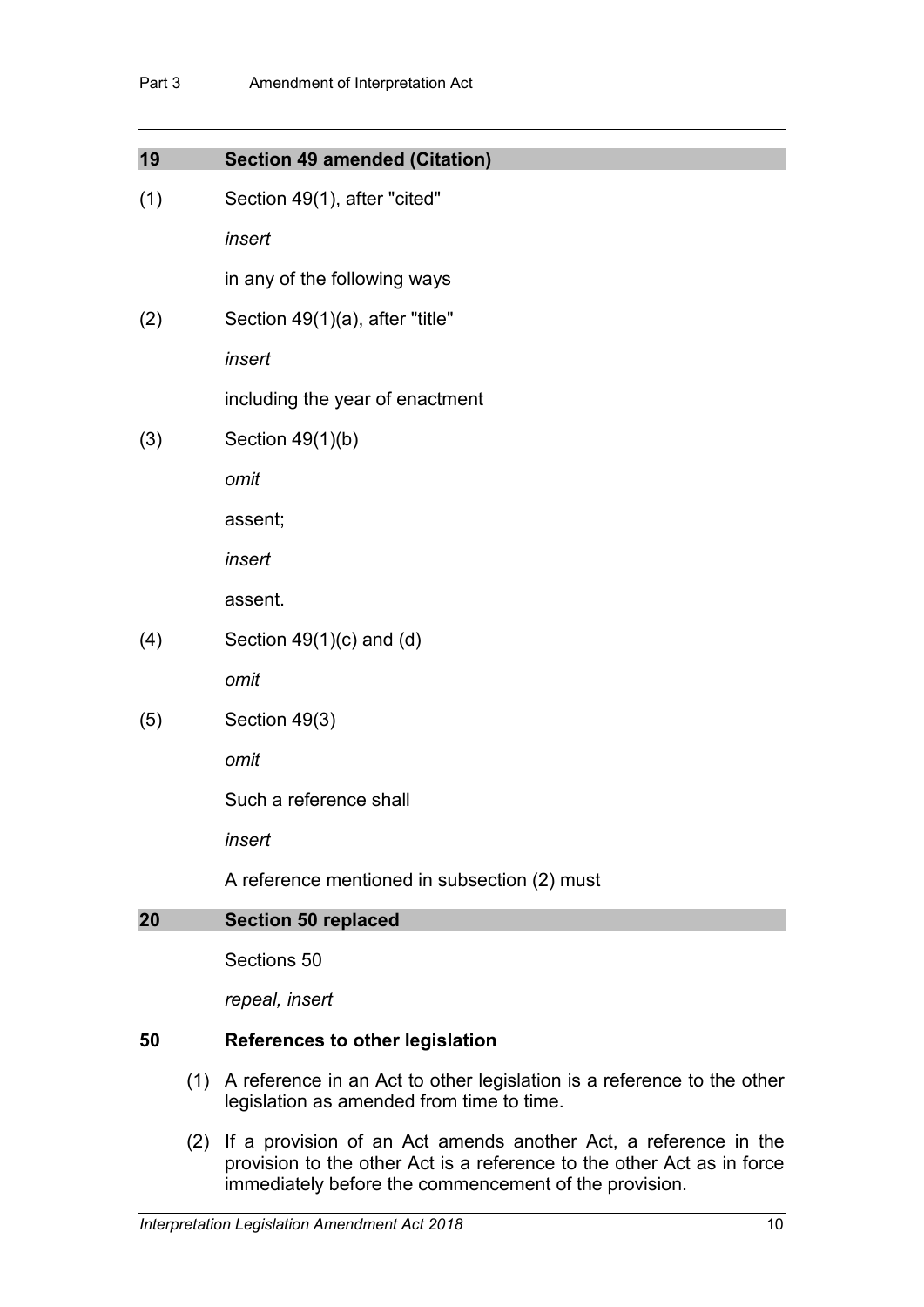### **21 Section 57B inserted**

After section 57A, in Part VI

*insert*

#### **57B Definitions automatically inserted in alphabetical order**

If an Act amends a provision of another Act that contains definitions by inserting another definition in that provision but does not specify where in that provision the definition is to be inserted, it is taken to be inserted in alphabetical order.

#### **22 Section 62B amended (Use of extrinsic material in interpreting Act)**

(1) Section 62B(2), after "includes"

*insert*

the following

(2) Section 62B(2)(e), after "Minister"

*insert*

or other Member

(3) Section 62B(2)(f)

*omit, insert*

- (f) any explanatory speech or statement given by a Minister or other Member to the Legislative Assembly on introducing the Bill;
- (4) Section 62B(2)(g)

*omit*

section.

*insert*

section;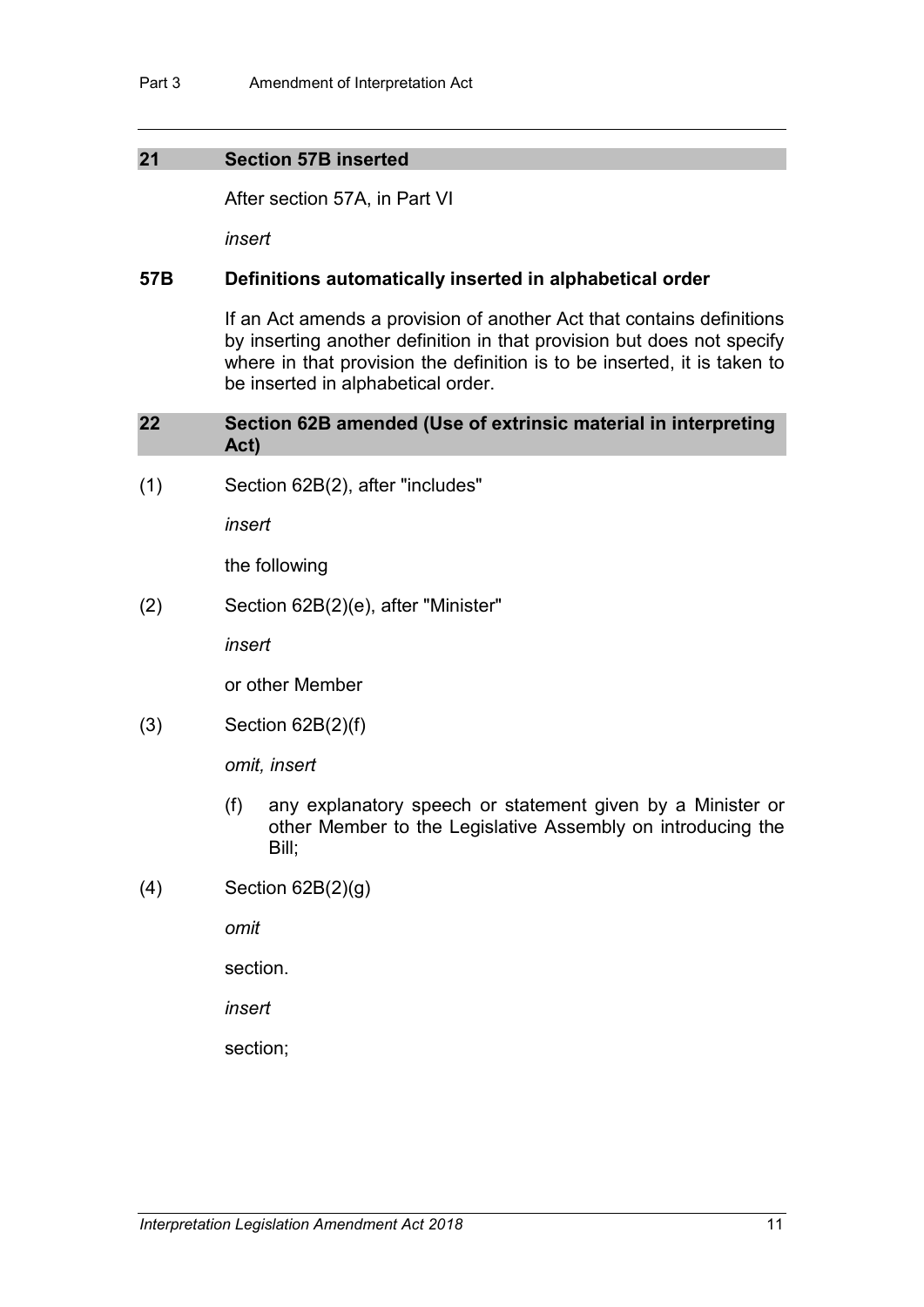#### (5) After section 62B(2)(g)

*insert*

(h) any relevant material in any official record of debates in the Legislative Assembly.

## **23 Section 65E inserted**

After section 65D

*insert*

## **65E Statutory instrument may require making of statutory declaration**

- (1) If an Act gives power to make, grant or issue a statutory instrument, the instrument may require the making of a statutory declaration.
- (2) Subsection (1) applies:
	- (a) whether or not the Act authorises or requires penalties to be prescribed by instrument; and
	- (b) if the Act authorises or requires penalties to be prescribed by instrument not exceeding a specified amount or period of imprisonment.

#### **24 Section 69 replaced**

Section 69

*repeal, insert*

## **69 Civil proceedings**

If money is due under an Act, the money is recoverable in a court or tribunal having, in the Territory, civil jurisdiction to the extent of the amount due.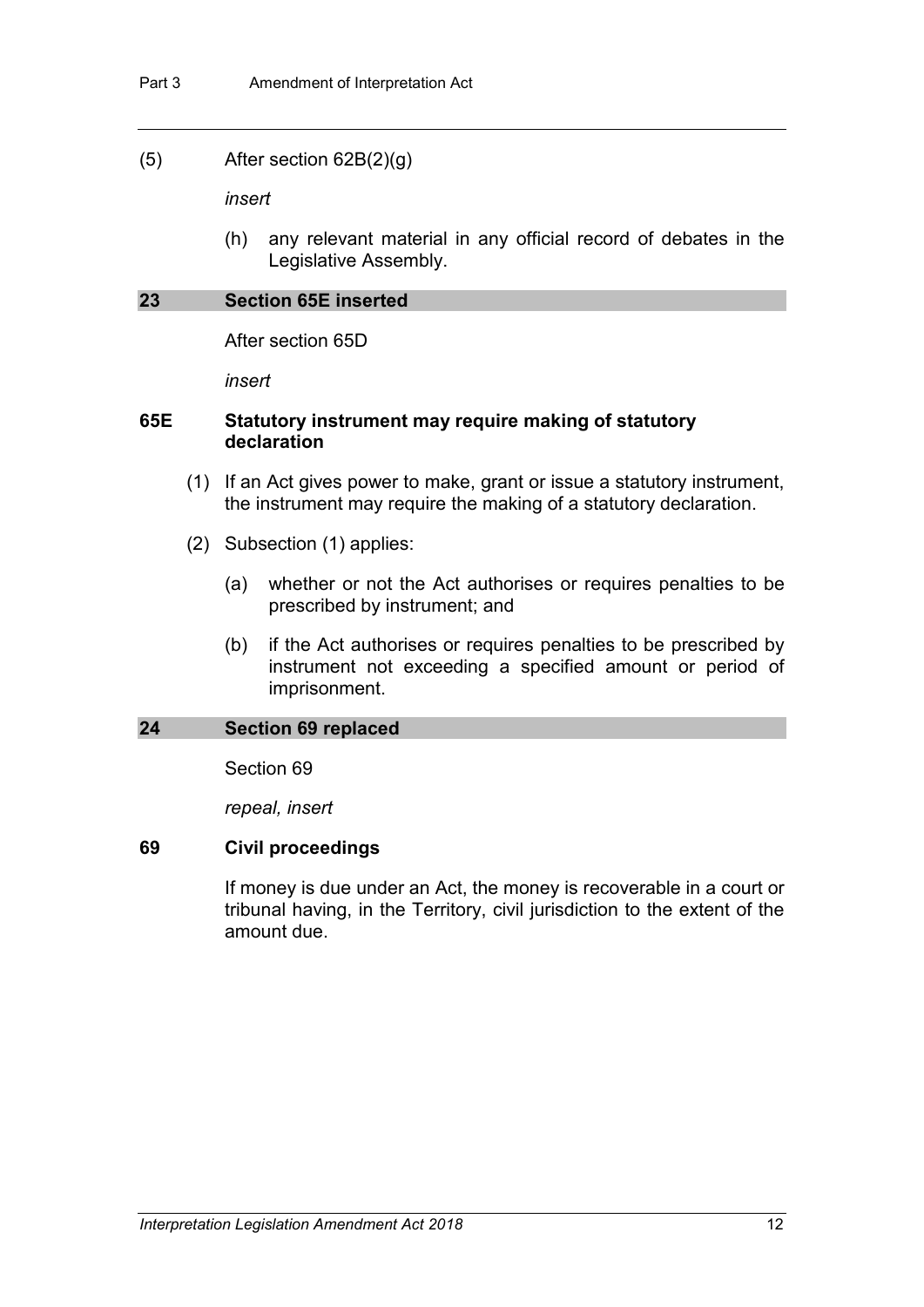#### **25 Part VIIA inserted**

After section 72

*insert*

## **Part VIIA Incorporation of amendments**

### **72A Meaning of** *reprint*

In this Part:

*legislation* means an Act or subordinate legislation.

*reprint*, of legislation, means a consolidated copy of the legislation published by the Government Printer.

## **72B Reprint of legislation in force at stated date**

- (1) A reprint of legislation must show the legislation as in force at the date stated in the reprint.
- (2) For the avoidance of doubt, an amendment of legislation that commences after the date of the reprint is not included in the reprint.
- (3) Subsection (2) does not prevent the inclusion of uncommenced amendments in a reprint that are identified as uncommenced.

## **72C Omission of making words in reprint**

A reprint of legislation must be published without the inclusion of:

- (a) the words of making the legislation; or
- (b) the date of the making of the legislation; or
- (c) the signature of the person making the legislation.

#### **72D Inclusion of tables of amendments in reprints**

A reprint of legislation must include a table of amendments listing:

- (a) each amending Act or other instrument that has amended that legislation; and
- (b) each provision of that legislation that has been amended and a reference to the amending Act or instrument that made the amendment.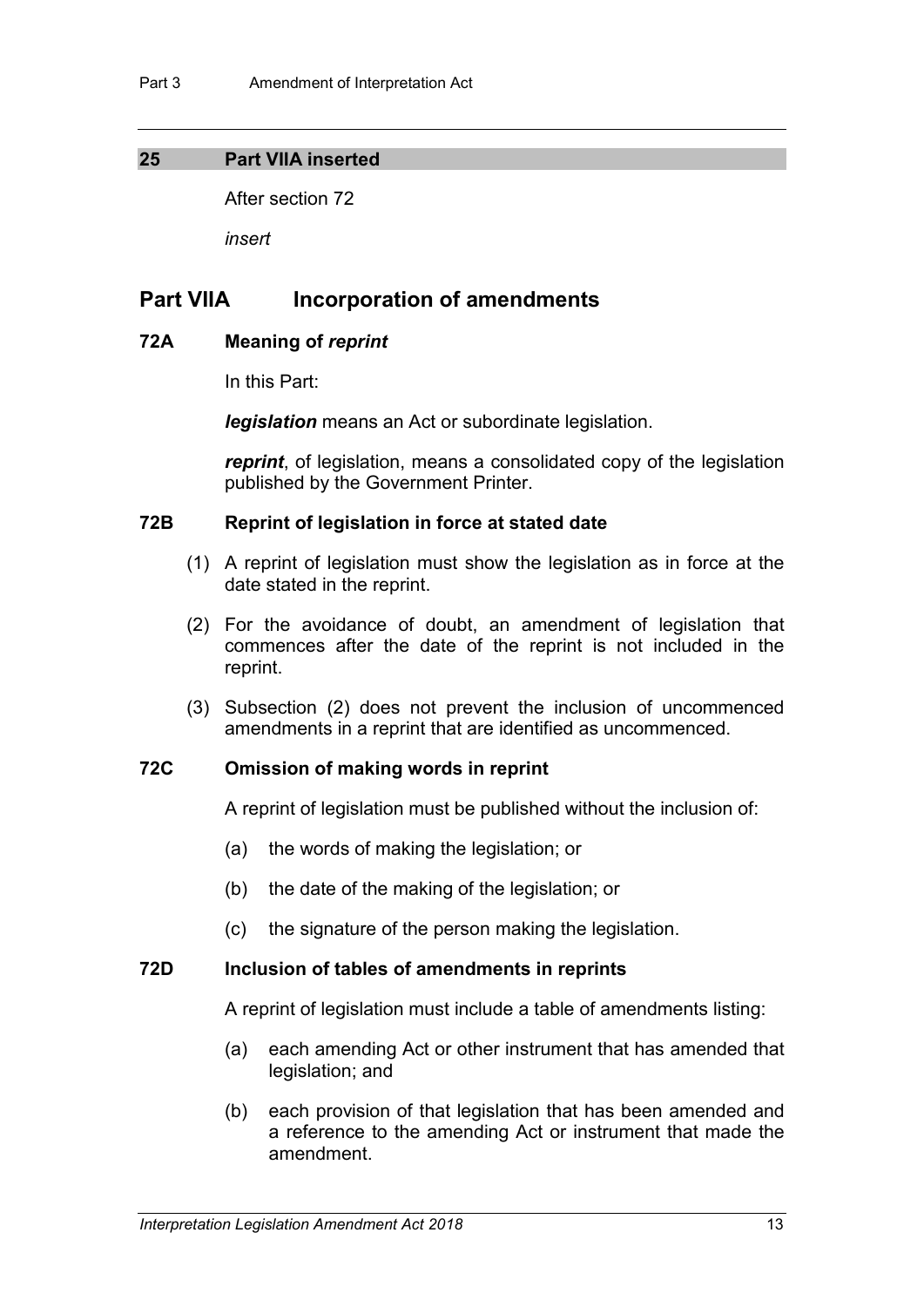## **26 Part VIII heading replaced**

Part VIII, heading

*omit, insert*

## **Part VIII Transitional matters**

## **Division 1 Justice Legislation Amendment Act 2006**

## **27 Part VIII, Division 2 inserted**

After section 74

*insert*

## **Division 2 Interpretation Legislation Amendment Act 2018**

## **75 Short titles and cross references taken to include year of enactment or making**

- (1) On and after the repeal of the *Amendments Incorporation Act*:
	- (a) the short title of an Act that, but for the operation of section 4(1) of the *Amendments Incorporation Act*, would have included the year of enactment is taken to include the year of enactment; and
	- (b) the short title of subordinate legislation is taken to include the year of making; and
	- (c) a reference in an Act or subordinate legislation to another Act or subordinate legislation by its short title is taken to be a reference to that Act or subordinate legislation including its year of enactment or making; and
	- (d) the short title of an Act or subordinate legislation including its year of enactment or making may be substituted in any Act or subordinate legislation for any other form of reference to the short title of the Act or subordinate legislation.
- (2) For the avoidance of doubt, a reference in any other document of any kind to an Act or subordinate legislation is not invalid merely because it does not include the year of enactment or making.

## **76 Disapplication of section 50(1) in certain circumstances**

Section 50(1) does not apply to a reference in an Act to another Act or subordinate legislation that, under section 50(1)(a) of this Act as in force immediately before the commencement of section 20 of the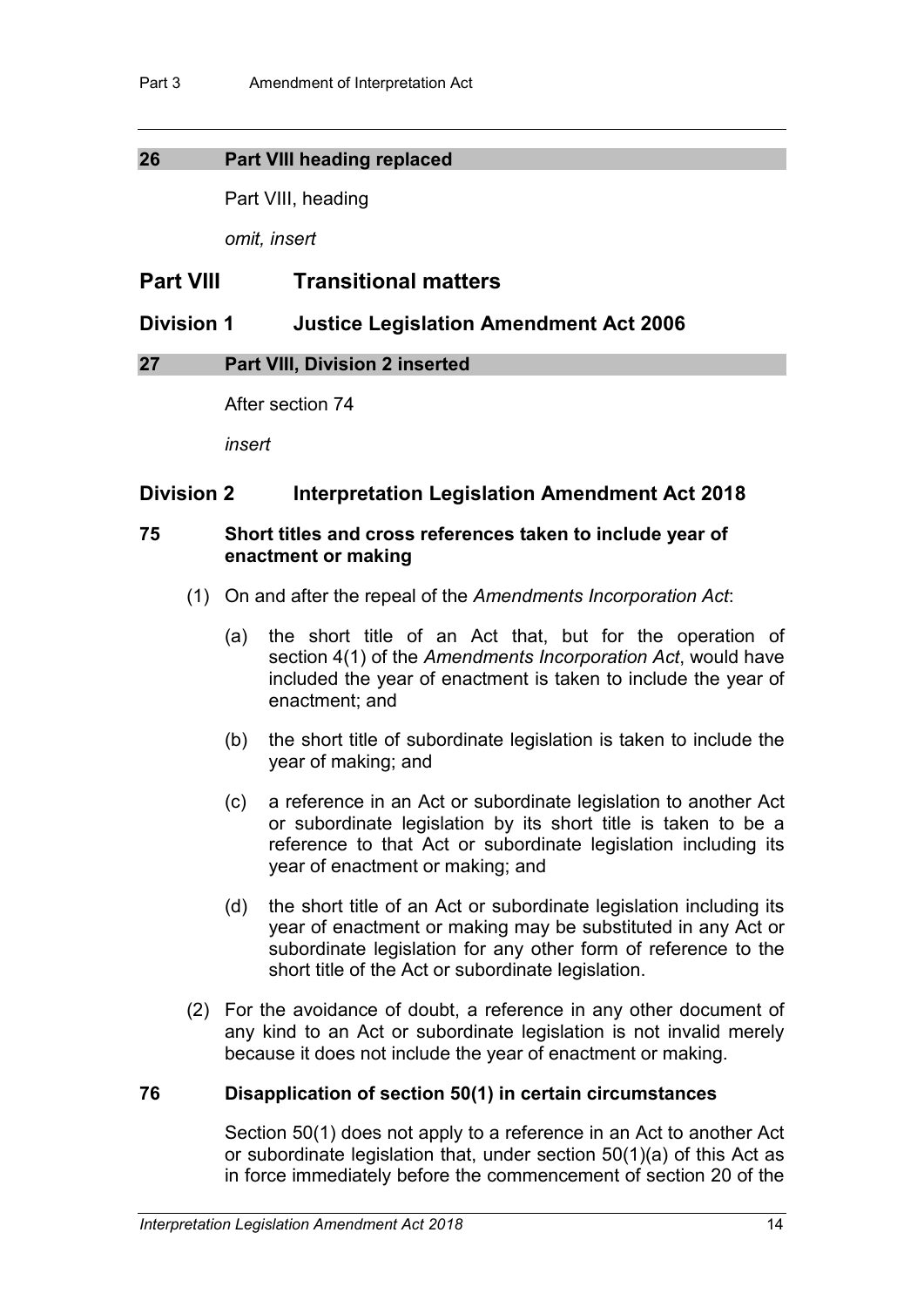*Interpretation Legislation Amendment Act 2018*, is read as a reference to the other Act as originally made.

#### *Example for section 76*

*A reference in an Act (the relevant Act) to the Local Court Act 2015 is a reference to the Local Court Act 2015 as amended from time to time unless the Local Court Act 2015 had been amended before the making of the relevant Act. This is because under the former provision, the reference is read as a reference to the Local Court Act as originally made.*

## **Part 4 Amendment of Sentencing Act**

#### **28 Act amended**

This Part amends the *Sentencing Act*.

#### **29 Section 16 replaced**

Section 16

*repeal, insert*

#### **16 Power to fine**

- (1) If a person is found guilty of an offence, the court may fine the offender.
- (2) The maximum fine that a court may impose is:
	- (a) if the only punishment specified for the offence is a sentence of imprisonment – a fine calculated in accordance with section 28; or
	- (b) if no period of imprisonment is specified for the offence:
		- (i) the maximum fine specified for the offence under a provision of this or any other Act that applies to the offence; or
		- (ii) if there is also no maximum fine specified for the offence – 20 penalty units.
- (3) Subsections (1) and (2) do not apply to the extent that a specific provision of an Act provides otherwise.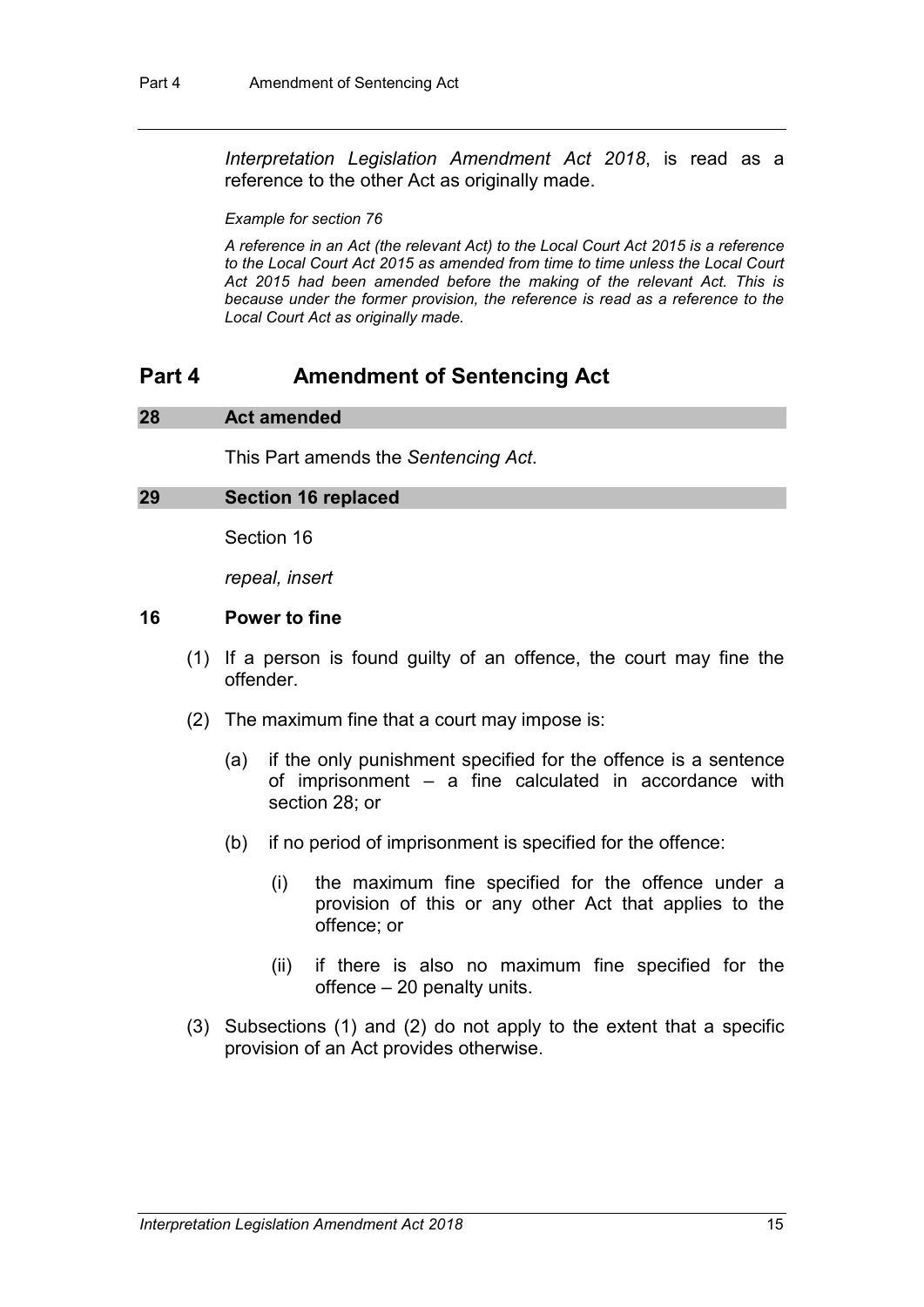### **30 Sections 27 to 29 inserted**

After section 26, in Part 3, Division 3

*insert*

### **27 Alternative penalties**

If a provision of an Act confers a discretion to impose a fine or a period of imprisonment on a person as the penalty for the person contravening a provision of an Act, the court, on finding the person guilty of the contravention and in accordance with the penalty specified for the contravention, may:

- (a) fine the person; or
- (b) imprison the person; or
- (c) both fine and imprison the person.

### **28 Fine in addition to or instead of imprisonment**

- (1) An offence against an Act for which there is no punishment specified other than a term of imprisonment is punishable in addition to or instead of imprisonment by a maximum fine calculated in accordance with subsection (2).
- (2) The maximum fine is calculated by multiplying 100 penalty units by the term of imprisonment expressed:
	- (a) in years; or
	- (b) if the term is less than 12 months as a fraction of a year.
- (3) Subsections (1) and (2) do not apply if the specified term of imprisonment is life.

#### **29 Body corporate fines under penalty provision**

- (1) If a provision of an Act or subordinate legislation specifies a fine for an offence but does not expressly differentiate between the fine for a body corporate and the fine for an individual, the specified fine is taken to be the fine for an individual.
- (2) If a body corporate is found guilty of an offence referred to in subsection (1), the court may impose a maximum fine of an amount equal to 5 times the fine specified in the provision.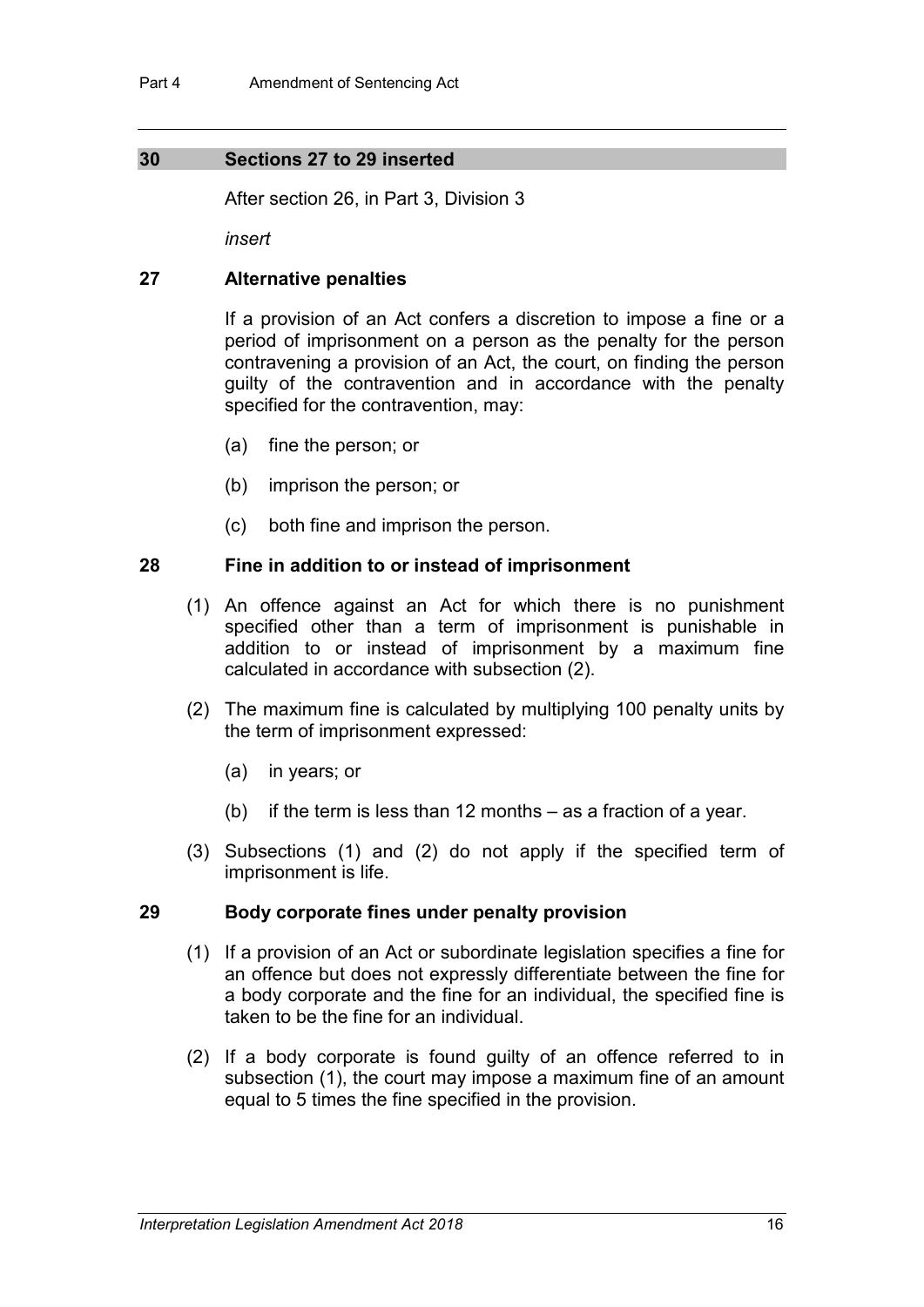## **Part 5 Consequential amendments**

## **Division 1 Co-operatives (National Uniform Legislation) Act**

#### **31 Act amended**

This Division amends the *Co-operatives (National Uniform Legislation) Act*.

#### **32 Section 3 amended (Interpretation)**

Section 3, at the end

*insert*

*Note for section 3*

*The Interpretation Act contains definitions and other provisions that may be relevant to this Act.*

## **33 Section 13 amended (Secrecy)**

Section 13(1)(b)

*omit*

, as defined in section 3 of the *Northern Territory Treasury Corporation Act*

## **Division 2 Fiscal Integrity and Transparency Act 2001**

#### **34 Act amended**

This Division amends the *Fiscal Integrity and Transparency Act 2001*.

#### **35 Schedule amended**

(1) Schedule, clause 3(1), definition *Under Treasurer*

*omit*

(2) Schedule, clause 3, at the end

*Note for clause 3*

*The Interpretation Act contains definitions and other provisions that may be relevant to this Framework.*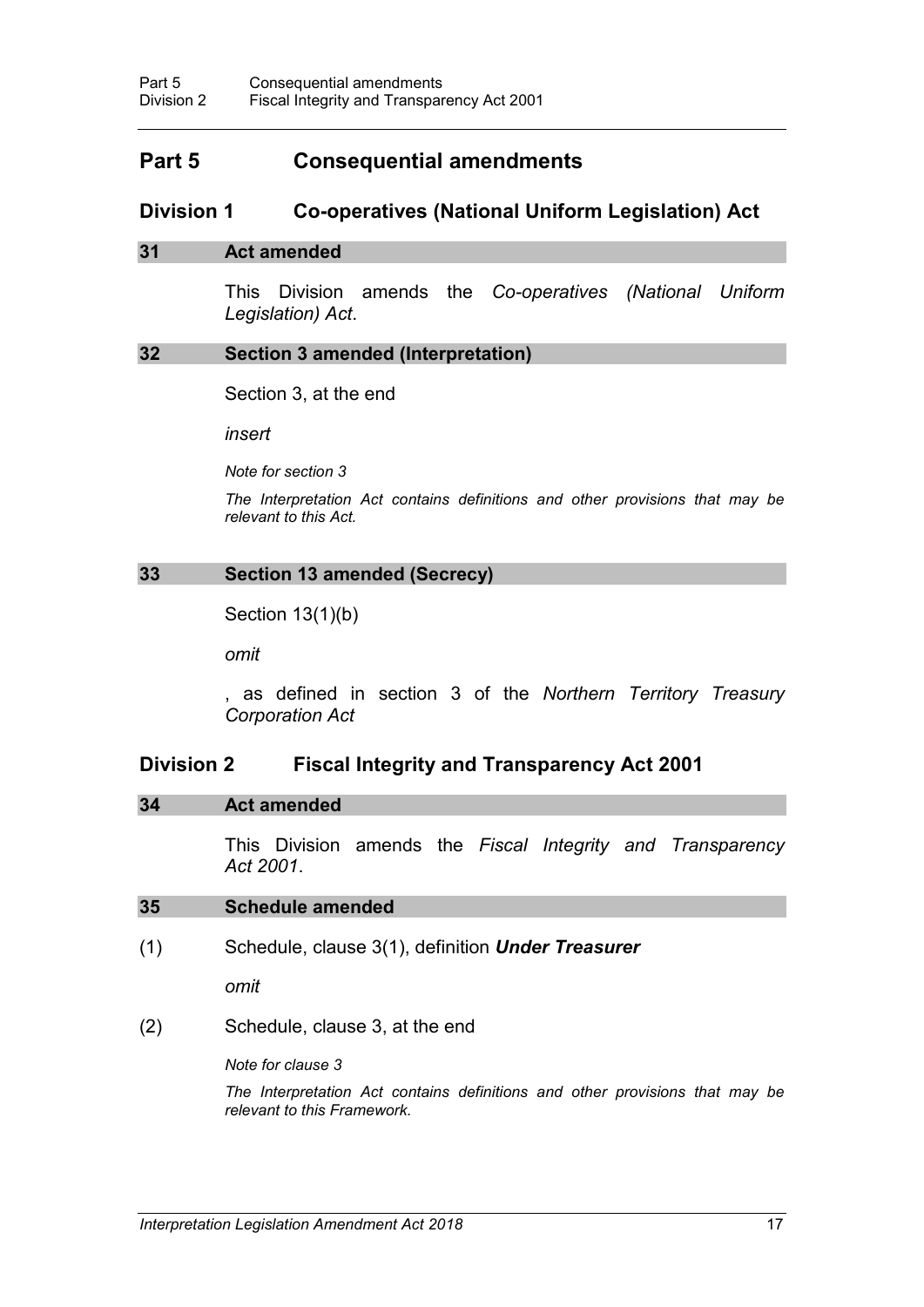## **Division 3 Legislative Assembly Members' Superannuation Fund Act**

#### **36 Act amended**

This Division amends the *Legislative Assembly Members' Superannuation Fund Act*.

#### **37 Section 3 amended (Definitions)**

(1) Section 3, definition *Under Treasurer*

*omit*

(2) Section 3, at the end

*insert*

*Note for section 3*

*The Interpretation Act contains definitions and other provisions that may be relevant to this Act.*

## **Division 4 Northern Territory Treasury Corporation Act**

#### **38 Act amended**

This Division amends the *Northern Territory Treasury Corporation Act*.

#### **39 Section 3 amended (Definitions)**

(1) Section 3, definition *Under Treasurer*

*omit*

(2) Section 3, at the end

*insert*

*Note for section 3*

*The Interpretation Act contains definitions and other provisions that may be relevant to this Act.*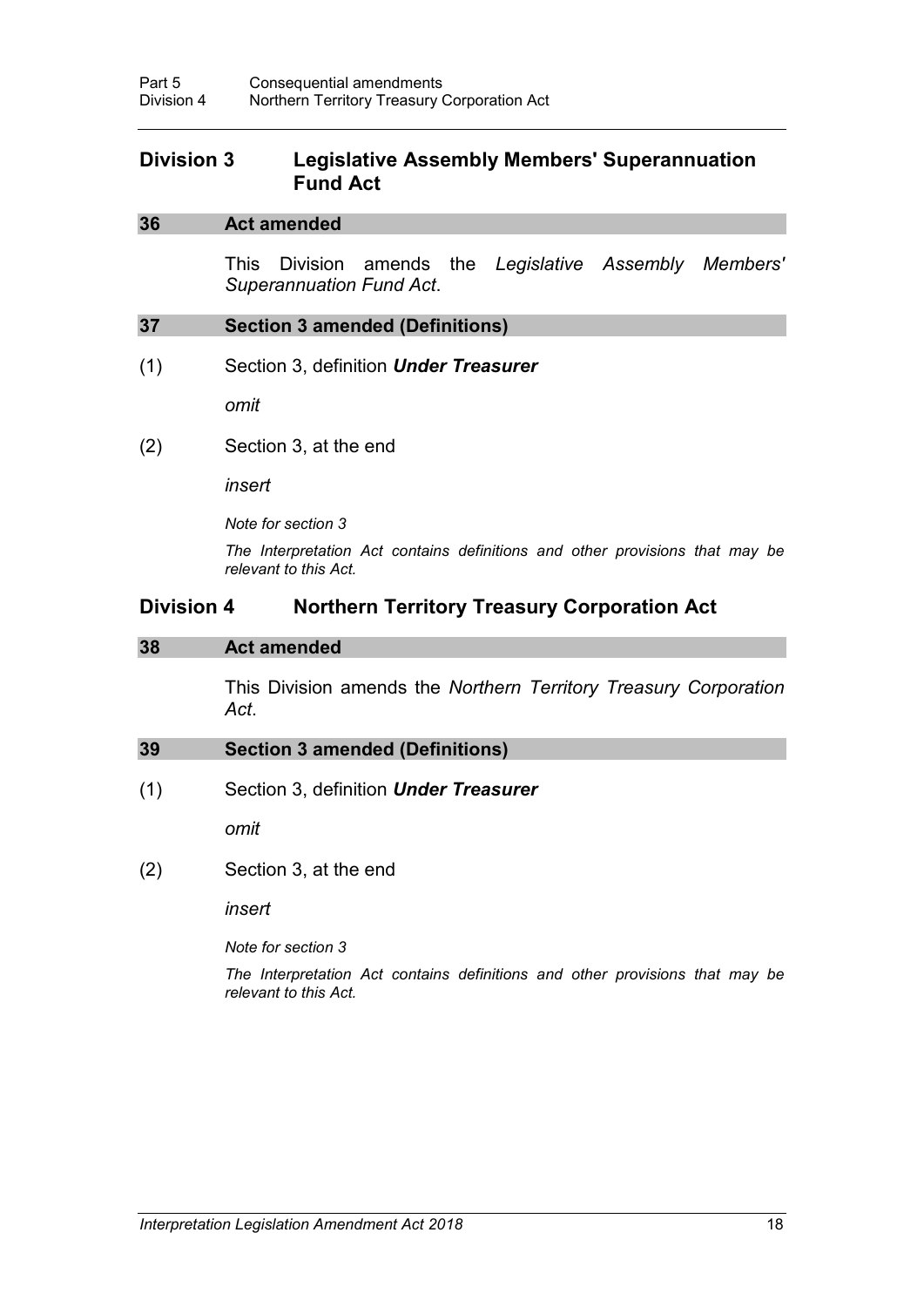## **Division 5 Superannuation Act**

| 40  | <b>Act amended</b>                                                                                    |
|-----|-------------------------------------------------------------------------------------------------------|
|     | This Division amends the Superannuation Act.                                                          |
| 41  | <b>Section 3 amended (Interpretation)</b>                                                             |
| (1) | Section 3(1), definition Under Treasurer                                                              |
|     | omit                                                                                                  |
| (2) | Section $3(2)(b)$                                                                                     |
|     | omit                                                                                                  |
|     | by notice in the Gazette                                                                              |
|     | insert                                                                                                |
|     | by Gazette notice                                                                                     |
| (3) | Section 3(3)                                                                                          |
|     | omit                                                                                                  |
|     | shall be deemed to have taken                                                                         |
|     | insert                                                                                                |
|     | is taken to have                                                                                      |
| (4) | Section 3, at the end                                                                                 |
|     | insert                                                                                                |
|     | Note for section 3                                                                                    |
|     | The Interpretation Act contains definitions and other provisions that may be<br>relevant to this Act. |

## **Part 6 Repeal of Act**

## **42 Repeal of Act**

This Act is repealed on the day after it commences.